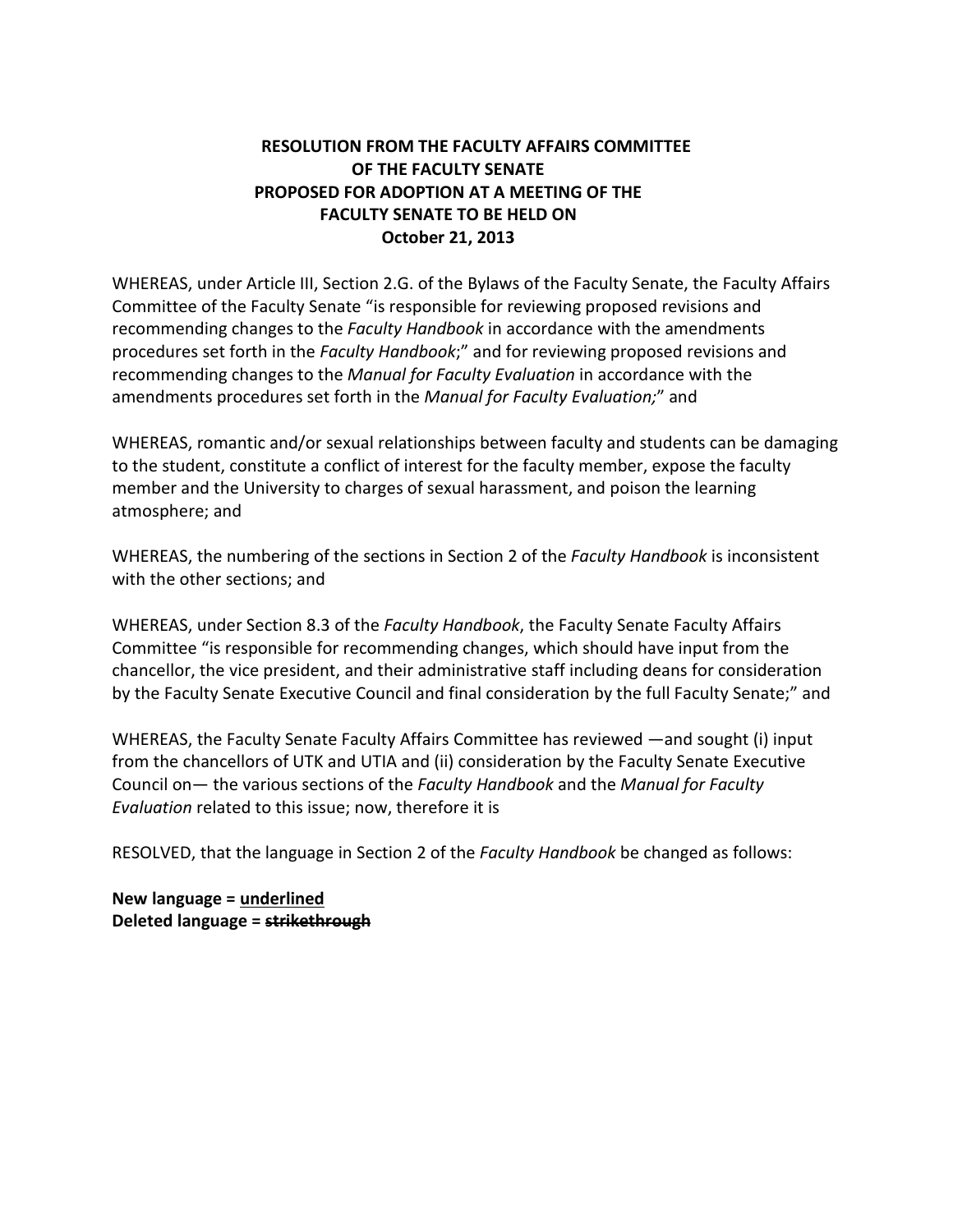| <del>2.11</del> 2.1.1 | Academic Freedom                           |
|-----------------------|--------------------------------------------|
| <del>2.12</del> 2.1.2 | Tenure                                     |
| <del>2.13</del> 2.1.3 | Freedom as a Citizen                       |
| 2.212.2.1             | The Importance of Scholarship              |
| <del>2.22</del> 2.2.2 | Teaching                                   |
| <del>2.23</del> 2.2.3 | Research / Scholarship / Creative Activity |
| <del>2.24</del> 2.2.4 | Service                                    |
| <del>2.25</del> 2.2.5 | <b>Professional Conduct</b>                |

## 2.2.6 Romantic and/or Sexual Relations between Faculty and Students

UTK's educational mission requires an atmosphere of professional behavior based upon mutual trust and respect between faculty and students. Relationships between students and their teachers, advisors, and others holding positions of authority over them should be conducted in a manner that avoids potential conflicts of interest or exploitation. Given the inherent differences in power between faculty and students, all members of the university community should recognize the possibility of intentional or unintentional abuse of that power.

Commonly accepted standards of professional behavior and ethics require that faculty members not hold advisory or mentoring, evaluative, or supervisory power over any student with whom they have a romantic and/or sexual relationship; such a relationship constitutes an inherent conflict of interest. Faculty members who engage in these relationships also leave themselves vulnerable to charges of sexual harassment. Incidents of harassment and discrimination will be met with appropriate disciplinary action, up to and including dismissal. Even when both parties initially have consented, such a relationship renders both the faculty member and the institution vulnerable to possible later allegations of sexual harassment in the light of the significant power differential that exists between faculty and students. In addition, even an amicable romantic relationship can be damaging to the institution due to instances of or even the appearance of favoritism. Such relationships bear the potential to undermine the atmosphere of trust that is essential to the educational process. Thus, a faculty member must not initiate or accept such a relationship with a student over whom such faculty member has an advisory, mentoring, evaluative or supervisory role. Should such a relationship exist between a faculty member and a student, the faculty member must establish alternate evaluative or supervisory arrangements. In addition, faculty who are in the position to influence academic or employment decisions about-students with whom they are in a romantic and/or sexual relationship must recuse themselves from such decisions.